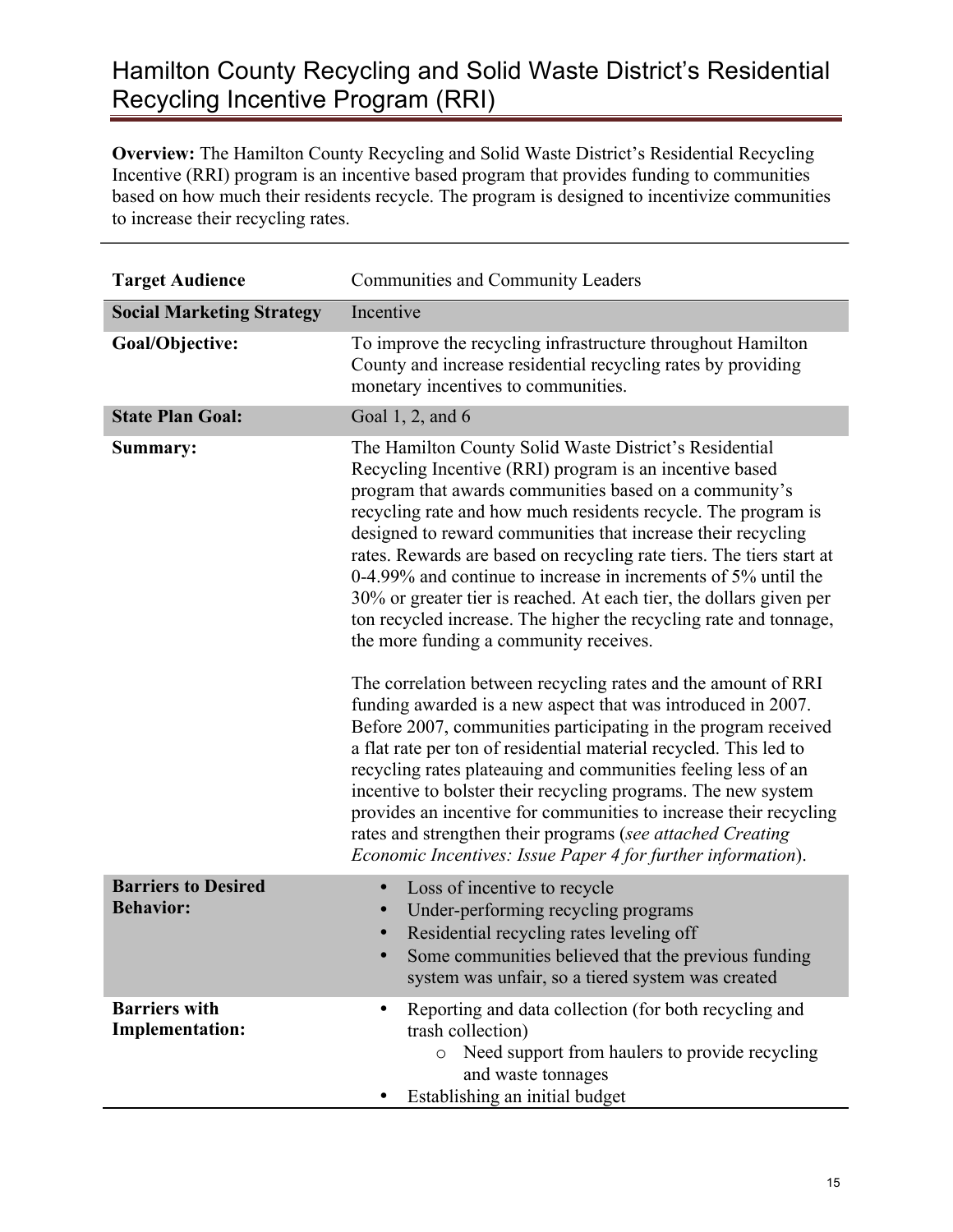## Hamilton County Recycling and Solid Waste District's Residential Recycling Incentive Program (RRI)

|                             | Communicating with communities on how haulers<br>$\bullet$                                                                                                                                                                                                                                                                                                                                                                                                                                                                                                                                                                                                                                                                                                                                                                                                                                                                                                                                                                                                                                                                                                                                                                                                                                                                                                                                                                                              |
|-----------------------------|---------------------------------------------------------------------------------------------------------------------------------------------------------------------------------------------------------------------------------------------------------------------------------------------------------------------------------------------------------------------------------------------------------------------------------------------------------------------------------------------------------------------------------------------------------------------------------------------------------------------------------------------------------------------------------------------------------------------------------------------------------------------------------------------------------------------------------------------------------------------------------------------------------------------------------------------------------------------------------------------------------------------------------------------------------------------------------------------------------------------------------------------------------------------------------------------------------------------------------------------------------------------------------------------------------------------------------------------------------------------------------------------------------------------------------------------------------|
|                             | estimate recycling tonnages                                                                                                                                                                                                                                                                                                                                                                                                                                                                                                                                                                                                                                                                                                                                                                                                                                                                                                                                                                                                                                                                                                                                                                                                                                                                                                                                                                                                                             |
|                             | Communities and haulers need to commit to participating<br>$\bullet$                                                                                                                                                                                                                                                                                                                                                                                                                                                                                                                                                                                                                                                                                                                                                                                                                                                                                                                                                                                                                                                                                                                                                                                                                                                                                                                                                                                    |
|                             | in the program                                                                                                                                                                                                                                                                                                                                                                                                                                                                                                                                                                                                                                                                                                                                                                                                                                                                                                                                                                                                                                                                                                                                                                                                                                                                                                                                                                                                                                          |
|                             | Talk and get commitment from haulers first<br>$\circ$                                                                                                                                                                                                                                                                                                                                                                                                                                                                                                                                                                                                                                                                                                                                                                                                                                                                                                                                                                                                                                                                                                                                                                                                                                                                                                                                                                                                   |
|                             |                                                                                                                                                                                                                                                                                                                                                                                                                                                                                                                                                                                                                                                                                                                                                                                                                                                                                                                                                                                                                                                                                                                                                                                                                                                                                                                                                                                                                                                         |
| <b>Consideration:</b>       | Entitlement (Prior to 2007)<br>$\bullet$<br>Once you start an incentive-based program, it is<br>$\circ$<br>hard to discontinue the program<br>Communities may expect a certain amount of<br>$\circ$<br>funding each year<br>Communities may have a sense of entitlement to<br>$\circ$<br>the incentive<br>Rules of the incentive program need to be clear and<br>consistent before implementing<br>Be specific about what materials count versus<br>$\circ$<br>those that do not (just materials typically<br>collected through curbside and drop offs or also<br>yard waste, electronics, etc.)<br>Be clear about how communities can spend RRI<br>$\circ$<br>money (see attached Creating Economic<br><i>Incentives: Issue Paper 4)</i><br>Include communities in the planning process through<br>$\bullet$<br>focus groups and meetings<br>District must adhere to the committed budget<br>$\bullet$<br>The finite amount of funding limits the dollar amount<br>given at each tier<br>Certain materials not included (such as yard waste)<br>Consistently monitor the recycling rates, and adjust the<br>$\bullet$<br>tiers when necessary in order to continue to provide an<br>incentive to increase recycling<br>Originally the program's highest tier was 25%<br>$\circ$<br>and higher, but due to success the tiers had to be<br>changed to 30% and higher<br>Time and effort reviewing application can be reduced<br>through online reporting |
|                             | Data analysis                                                                                                                                                                                                                                                                                                                                                                                                                                                                                                                                                                                                                                                                                                                                                                                                                                                                                                                                                                                                                                                                                                                                                                                                                                                                                                                                                                                                                                           |
|                             | Only natural for communities to count as much<br>$\circ$<br>material as possible                                                                                                                                                                                                                                                                                                                                                                                                                                                                                                                                                                                                                                                                                                                                                                                                                                                                                                                                                                                                                                                                                                                                                                                                                                                                                                                                                                        |
|                             | Someone needs to monitor what materials are<br>$\circ$<br>counted to ensure consistency and fairness                                                                                                                                                                                                                                                                                                                                                                                                                                                                                                                                                                                                                                                                                                                                                                                                                                                                                                                                                                                                                                                                                                                                                                                                                                                                                                                                                    |
| <b>Measurement Methods:</b> | Comparing the recycling rates and tonnage before and after the                                                                                                                                                                                                                                                                                                                                                                                                                                                                                                                                                                                                                                                                                                                                                                                                                                                                                                                                                                                                                                                                                                                                                                                                                                                                                                                                                                                          |
|                             | revamp of the program. Also, looking at the number of local                                                                                                                                                                                                                                                                                                                                                                                                                                                                                                                                                                                                                                                                                                                                                                                                                                                                                                                                                                                                                                                                                                                                                                                                                                                                                                                                                                                             |
|                             | government driven initiatives that were created since the start of                                                                                                                                                                                                                                                                                                                                                                                                                                                                                                                                                                                                                                                                                                                                                                                                                                                                                                                                                                                                                                                                                                                                                                                                                                                                                                                                                                                      |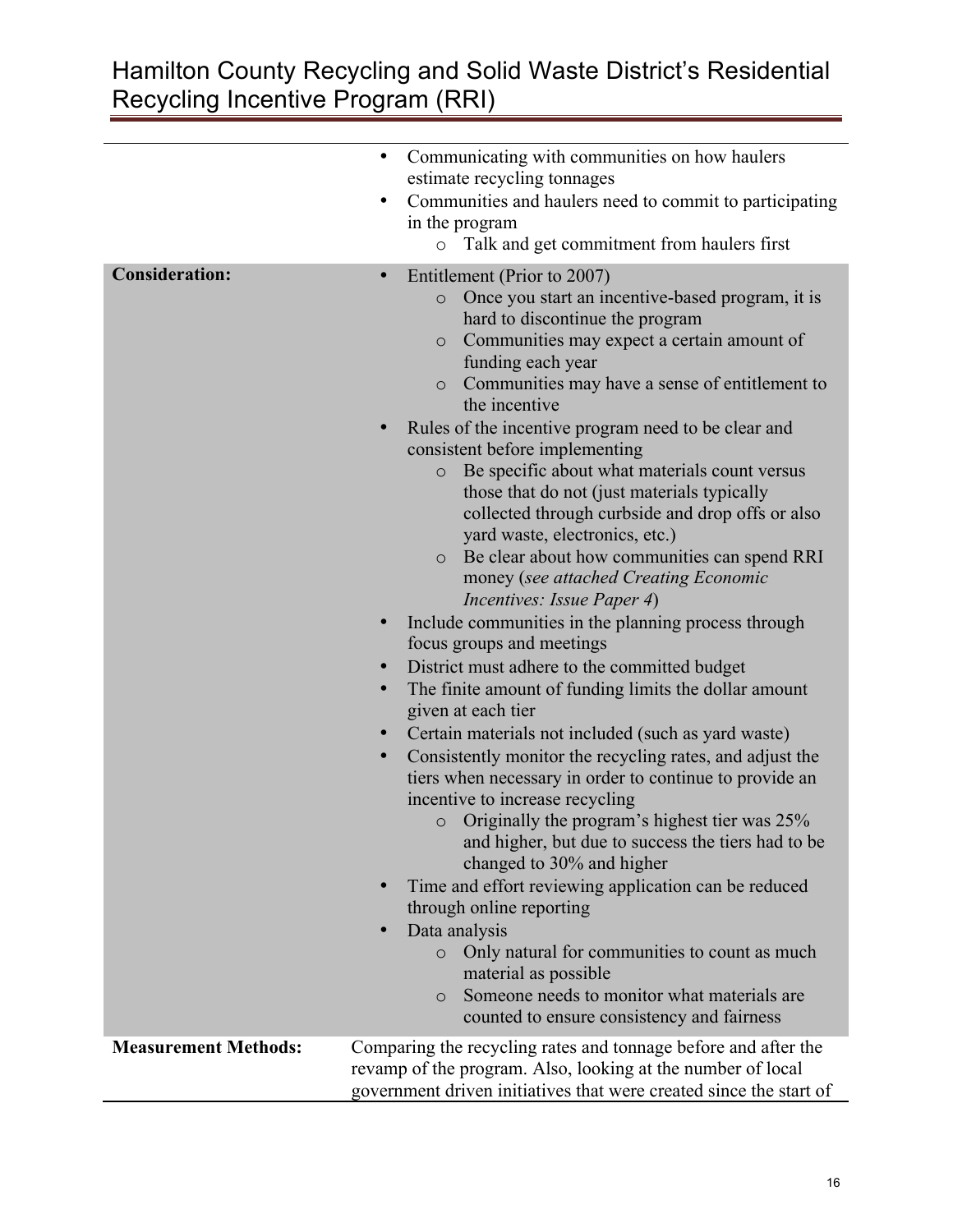## Hamilton County Recycling and Solid Waste District's Residential Recycling Incentive Program (RRI)

|                                                                      | the program.                                                                                                                                                                                                                                                                                                         |
|----------------------------------------------------------------------|----------------------------------------------------------------------------------------------------------------------------------------------------------------------------------------------------------------------------------------------------------------------------------------------------------------------|
| <b>Overall Results and</b><br><b>Metrics</b>                         | Recycling Rates were compared from the revamp of the program<br>in 2007 to 2011. The introduction of the tiered system was<br>announced in January 2007. The reported numbers in 2007 do<br>not reflect the new tiered system.                                                                                       |
|                                                                      | 2005:<br>$\bullet$<br>Total Residential Recycling Rate (not including<br>$\circ$<br>yard trimmings): 9%<br>2006:                                                                                                                                                                                                     |
|                                                                      | Total Residential Recycling Rate (not including<br>$\circ$<br>yard trimmings): 10.37%<br>2007:                                                                                                                                                                                                                       |
|                                                                      | Total Residential Recycling Rate (not including<br>$\circ$<br>yard trimmings): 9.8%<br>2008:                                                                                                                                                                                                                         |
|                                                                      | Total Residential Recycling Rate (not including<br>$\circ$<br>yard trimmings): 10.78%<br>2009:                                                                                                                                                                                                                       |
|                                                                      | Total Residential Recycling Rate (not including<br>$\circ$<br>yard trimmings): 11.6%<br>2010<br>$\bullet$                                                                                                                                                                                                            |
|                                                                      | Total Residential Recycling Rate (not including<br>$\circ$<br>yard trimmings): 13.04%<br>2011:                                                                                                                                                                                                                       |
| $\circ$<br>yard trimmings): 14.41%<br>or upgraded existing programs. | Total Residential Recycling Rate (not including                                                                                                                                                                                                                                                                      |
|                                                                      | From 2007-2010, several local governments have implemented                                                                                                                                                                                                                                                           |
|                                                                      | Twelve communities have introduced larger recycling<br>$\bullet$<br>carts to their programs.<br>Three communities have switched from subscription<br>$\bullet$<br>recycling to contract recycling for all residents.<br>Twelve communities have added at least one new drop-<br>$\bullet$<br>off recycling location. |

Wrap Up: The Hamilton County Solid Waste District plans to continue this program as long as they can maintain the necessary funds to run the program. The program's highest tier is a recycling rate of 30% or greater. Some communities have reached a recycling rate of 30%. The tiers will be reviewed on an annual basis.